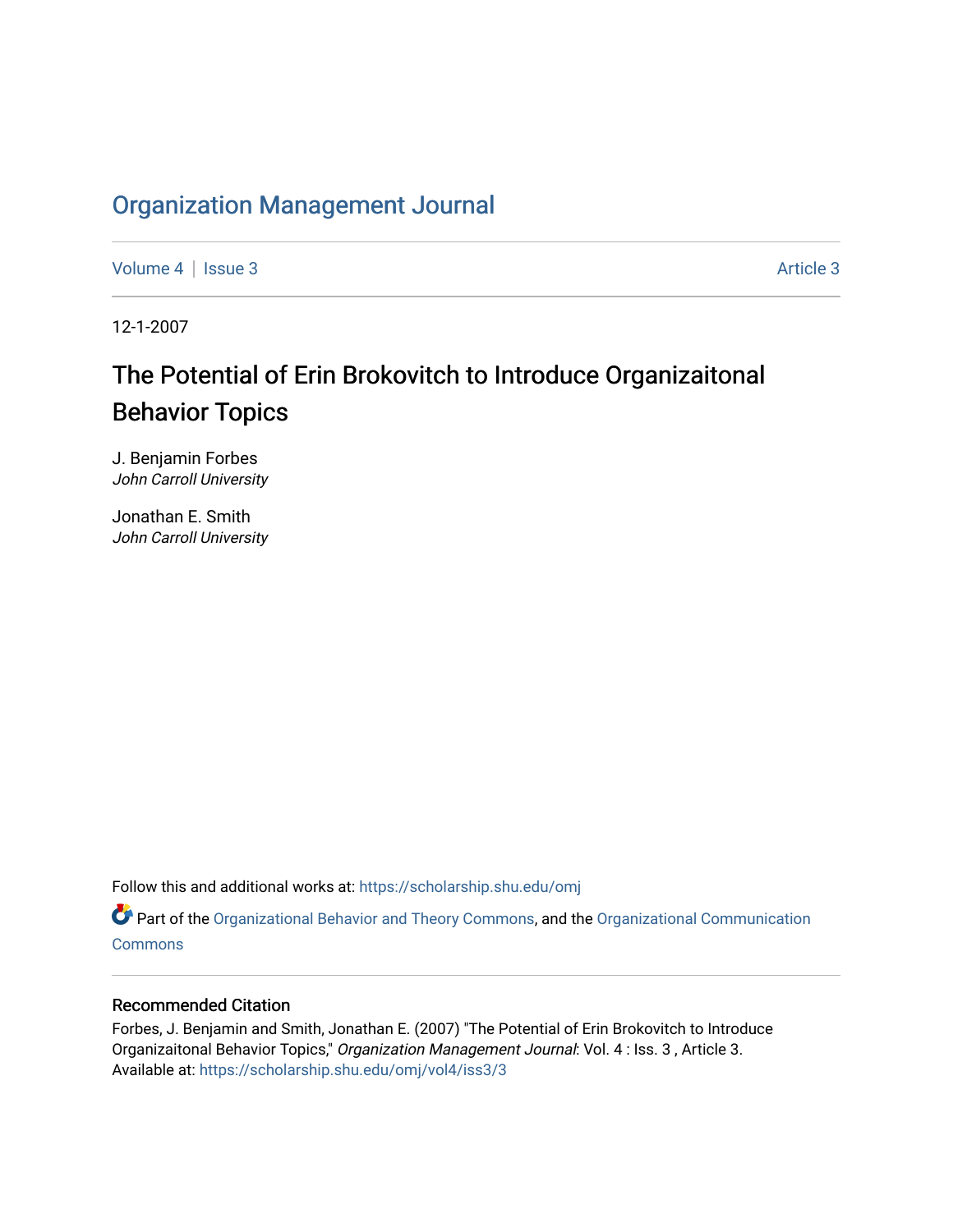Organization Management Journal Teaching & Learning 2007 Vol. 4, No. 3, 207-218 © 2007 Eastern Academy of Management ISSN 1541-6518 www.omj-online.org

# The Potential of *Erin Brockovich* to Introduce Organizational Behavior Topics

# **[J. BENJAMIN FORBES](mailto:forbes@jcu.edu)**

John Carroll University

#### **[JONATHAN E. SMITH](mailto:jsmith@jcu.edu)** John Carroll University

Real organizational behavior is rich, and messy, and emotional, and at times painful, but at other times immensely rewarding. The movie, *Erin Brockovich,* captures this richness and provides an exciting means to introduce a variety of individual or micro- organizational behavior concepts (such as perception, personality, and motivation) typically covered at the beginning of the Organizational Behavior course. In this paper, we describe the use of the film, including a takehome viewing assignment, an in-class assignment, a description of clips and comments for in-class use, and suggestions for the types of issues to discuss in relation to the major topics and in relation to other potentially relevant areas. The richness of this film and the issues raised also provide the potential for more critical analyses of management and organizational practices.

**Keywords**: management education; teaching organizational behavior; teaching with film; perception; personality; motivation

There are many challenges in teaching a topic such as Organizational Behavior. One of the more interesting is the need to develop student appreciation of the complexity and relevance of the subject. Most of our textbooks are very research oriented and carefully document all statements with reference to supporting studies. They can be cognitively engaging and are consistent with calls for "evidence-based management" (Rousseau, 2006). However, emotional engagement and appreciation of the relevance of the material is often lacking. Hunt (2001) has noted that when viewing a well-done drama, students become engaged both emotionally and intellectually and are more likely to appreciate the importance of course concepts. Videos have also been suggested as one means to improve communication with the current generation of traditional age students (Payne & Holmes, 1998).

Many students also have the legitimate expectation that this course will teach them about "real" organizational behavior, as it occurs in the workplace, and prepare them to manage it. Real organizational behavior is rich and messy, and emotional, and at times painful, but at other times, immensely rewarding. It would be great to present this type of OB to our students, especially early in the course. We believe that the film *Erin Brockovich*  accomplishes exactly that.

Our original intentions in using this material were to simply provide realistic examples of several micro-organizational topics such as personality, perception, and motivation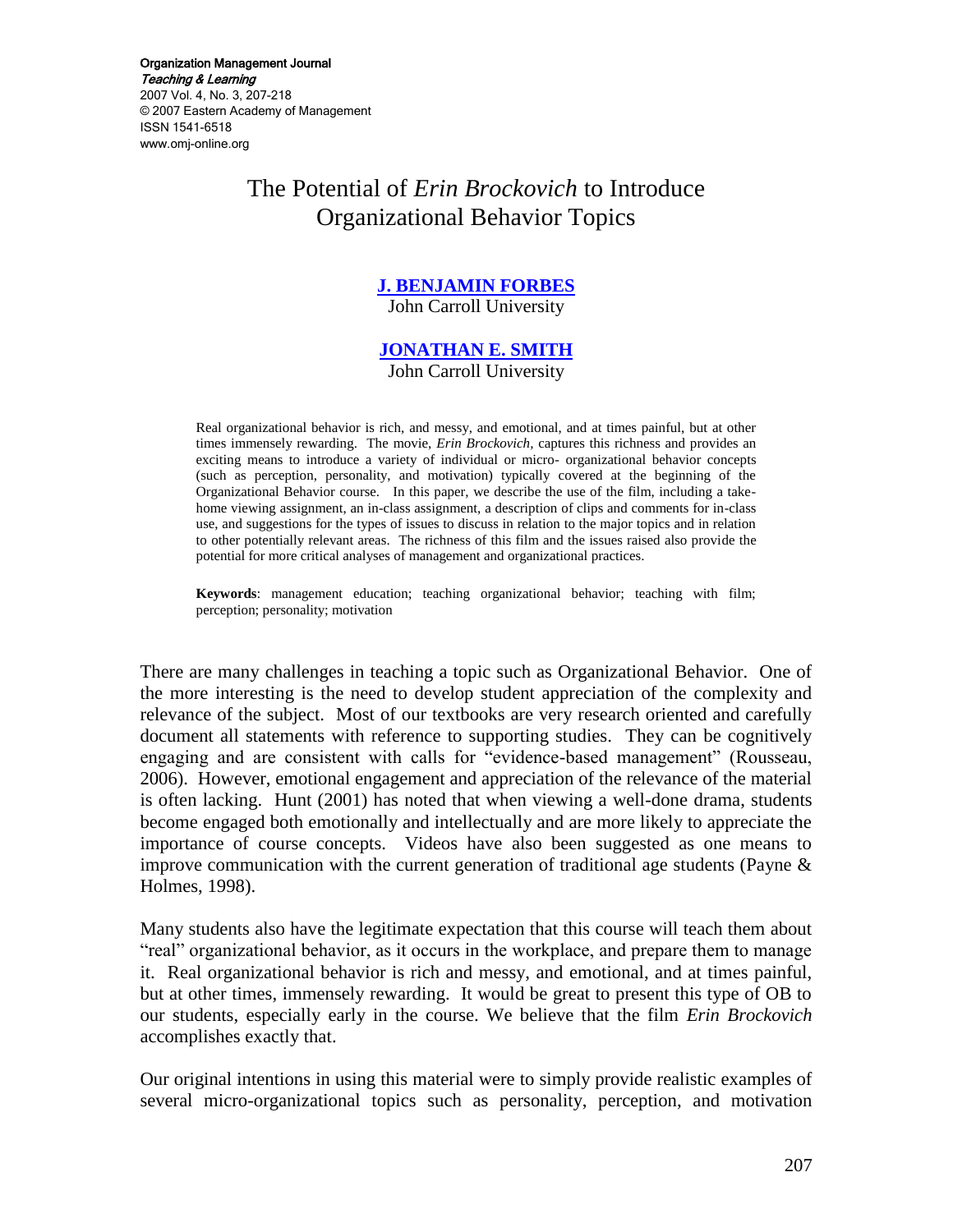through observation of the title character. However, this unique individual can only be truly understood within the context of her background and her challenges and opportunities on the job. While the basic behavioral concepts are very nicely illustrated; the richness of the story allows the instructor to go well beyond that. *Erin Brockovich*  has the potential to stimulate questioning of some fundamental management practices, thus supporting an approach to management education in which we question our own content and context (Cohen, 1998).

Cohen (1998) has reviewed and discussed the use of fiction in management education. Although based on a real character and a true story, this film accomplishes many of the same objectives as does the use of fiction. The arguments for using such material include the rich vicarious knowledge of organizational life which is offered. This helps the student to "understand the nuances, the variety … the complex and interwoven narratives of organizations" (p. 168). Historically, the notion that fiction is "good for us" was based on the belief that it can help us to understand our fellow humans. It can "…help the manager to step outside the narrowness of self, to understand the issues that affect others" (Cohen, 1998, p. 172). The cultural, socioeconomic, and gender differences illustrated in this film will certainly help those who choose to emphasize these ethical/social justice teaching objectives.

For those not familiar with the story line, the film is a dramatization of a true incident which combines elements of both the David and Goliath and the Cinderella stories. It immerses the viewer in the very difficult but ultimately successful defense of a poor rural community from poisoning of their water by a billion dollar corporation. The defender is a small law firm energized by the brash determination and innate ability of a newly hired legal assistant. The new assistant, Erin, transforms the firm and is afforded the opportunity to transform herself. The movie begins with Erin as a poorly educated, unemployed single mother, barely able to feed her three kids, and it ends with her, welldressed, in a brand new office, being handed a bonus check for \$2 million. The movie has a very effective balance of drama, comedy, and suspense. Although this is not a typical management situation and Erin Brockovich is not a typical employee, it is a true story and topics such as individual development and motivation, personality, perception, etc. are vividly portrayed. The more ambitious instructor may wish to pursue other complex organizational issues which will also be briefly mentioned in our discussion.

Other reasons to choose this film include the need for women as strong leading characters in the work environment. Our school, like many others, now has a majority of women as undergraduate students. Unfortunately, few management cases or readings showcase effective women in business situations (Bilamoria, 1999). In our experience, both male and female students find the lead character somewhat shocking but also inspirational.

Others have discussed the rationale for, and the effective use of, films in the OB classroom. For example, Lawrence Roth, "an ex-manager and consultant turned professor," has noted the difficulty that traditional undergraduate business students have with learning how business organizations really function. In contrast, nontraditional students with business experience "get so much more" from business classes (Roth, 2001,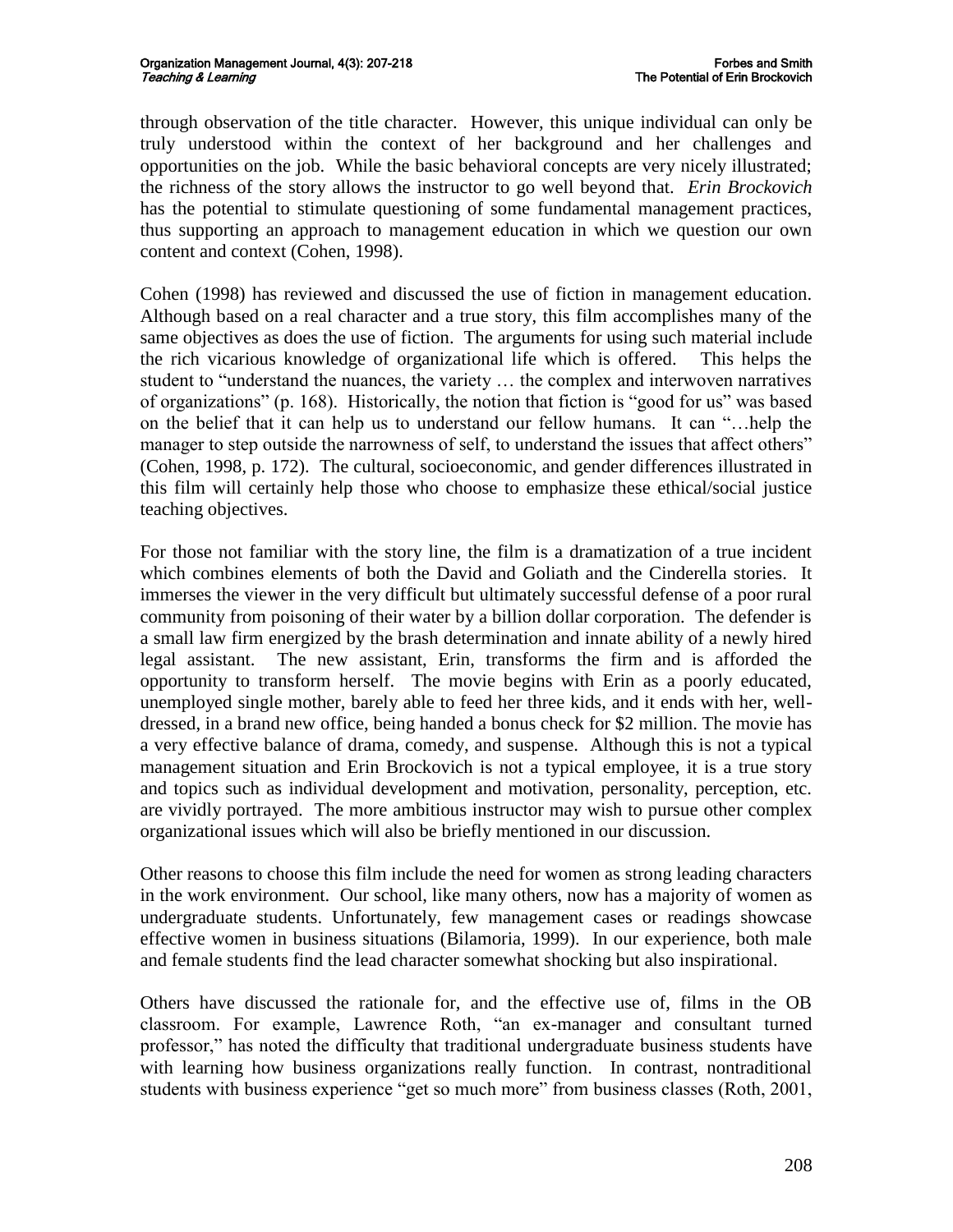p. 22). We have noticed the same phenomenon in comparing the responses of part-time working MBA students to OB material with those of our traditional undergraduates. One solution is to use realistic films to close the reality gap.

Our review of reported uses of film from the management education literature suggests that there have been many excellent films recommended that focus on group or organizational issues such as leadership, power, influence, and culture. For example, *The Magnificent Seven* (Huczynski, 1994; Michaelson & Scultheiss, 1988), *Aliens* (Harrington & Griffin, 1990), *The Karate Kid* (Baker, 1993), *The Lion King* (Comer, 2001), *Contact* and *Elizabeth* (Huczynski & Buchanan (2004), and *A Soldier's Story* (Bumpus, 2005) all provide illustrations of leadership, power and/or influence. We can also see organizational and national culture in movies such as *Gung Ho* (Mallinger & Rossy, 2003; Roth, 2001), *The Efficiency Expert* (Roth, 2001), and several of the *cinema verite* films of Frederick Wiseman (Scherer & Baker, 1999). Others have pointed out that many of the films recommended for use are not set in a business or professional environment (Ferris & Fanelli, 2002). When the focus is on individual behavior and development (perception, personality, growth within the needs hierarchy), this is particularly true. Relatively few films focus on such individual behavior and also take place within a work environment, as does *Erin Brockovich*.

For readers seeking more information on instructional resources for film use in the OB classroom, we recommend textbooks by Marx, Jick, & Frost (1991) and Champoux (2001b); two articles by Champoux: the 1999 paper on "Film as a teaching resource," and the comprehensive article on animated films (2001a); and the catalogue of films with teaching notes from the Hartwick Institute [\(www.HartwickInstitute.org\)](http://www.hartwickinstitute.org/).

# **The Use of** *Erin Brockovich* **in the OB Class**

We have used this film both as an out-of-class assignment to view the entire movie, requiring a reflection paper and then in-class discussion, and as an in-class discussion of only selected clips. The students are assigned the relevant chapters in the textbook before viewing, and the instructor may wish to review key concepts with students before the movie. The topics that we cover will be discussed followed by the actual assignments. A more detailed note identifying and explaining the clips and further comments for the use of *Erin Brockovich* in the classroom is included as an Appendix.

# **TOPICS FOR REFLECTION AND IN-CLASS DISCUSSION**

Please note, some of the references cited here would require viewing the entire film (Take Home Assignment), not just the clips described later (in-class assignment).

*Perception.* One of the most obvious observations in the movie is how the perception of Erin"s brash, foul-mouthed behavior causes others to turn against her. She loses a legitimate accident claim and is initially unable to gain the acceptance of her colleagues at the law firm. Ed, her boss, tolerates her behavior but no one believes she has any relevant abilities. Topics from the typical OB textbook chapter on Perception (e.g. Robbins & Judge, 2007, Chapter 5) such as stereotyping, selective perception, and the halo effect can be discussed here.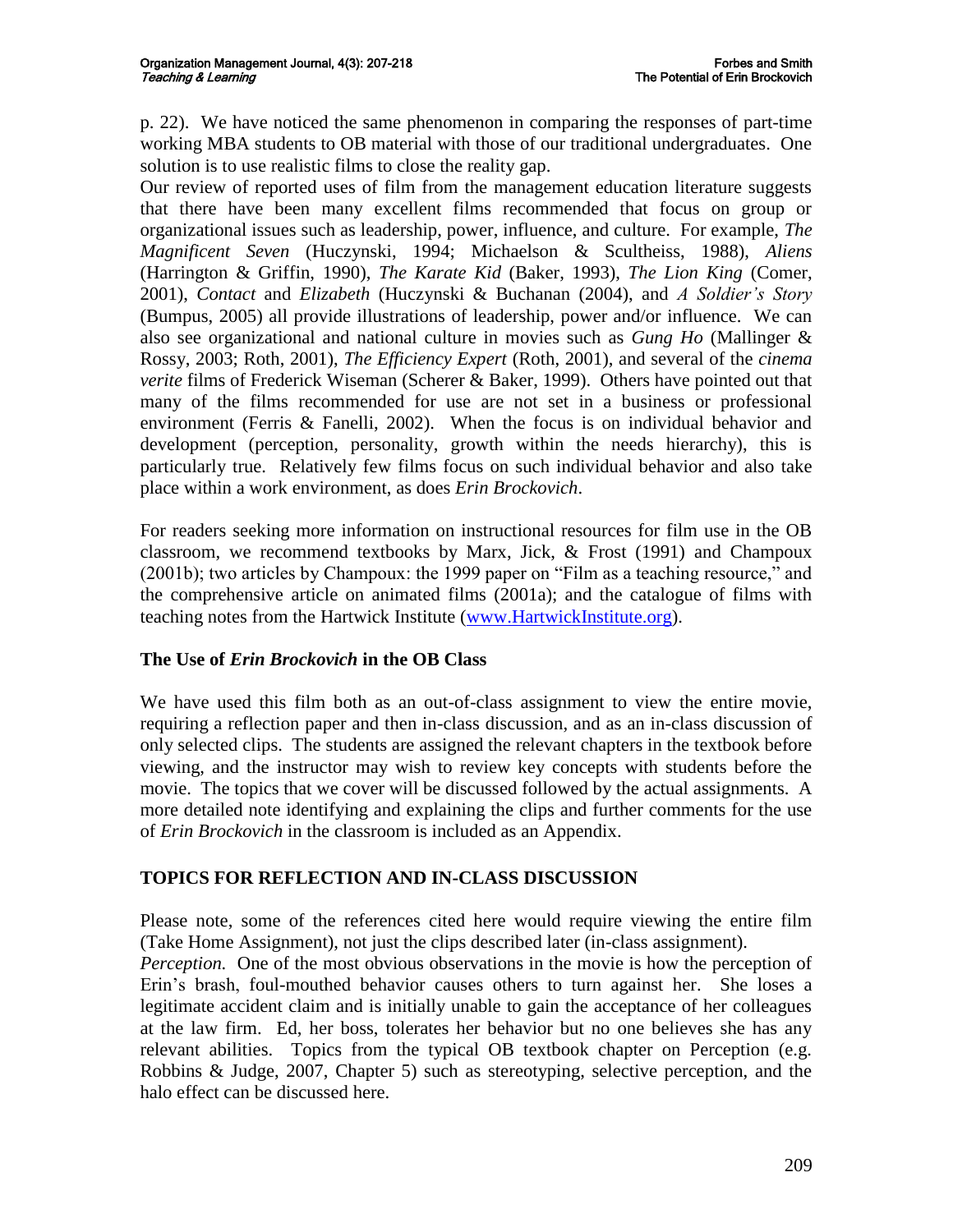Attribution theory can also be illustrated through discussion of Erin"s firing soon after she begins working on the PG&E case. Erin is asked to do something with the files for an ignored pro bono real estate case. She becomes so interested in this case that she leaves town for a week to do research (leaving only one message about this). Of course she is fired. Apparently inappropriate behavior is blamed on the person (an irresponsible employee) not the situation (the demands of the job)—an example of the Fundamental Attribution Error. The impact of the informational cues of Consensus, Consistency, and Distinctiveness can also be discussed. Since she is so different from all the other "good" employees of the firm, the cause of the absence is assumed to be internal (and inappropriate)—Consensus cue. The Consistency cue might suggest that since she has never disappeared before on this job, the cause is situational. However, she has not been on the job for very long, so this information cue is rather weak. Instead, her background, dress, language, and confrontational behavior have probably led everyone to assume that she has had problems with attendance on previous jobs (different situations) and therefore the absence is again perceived to be internal—the Distinctiveness cue.

Other examples of perceptual issues include her own initial stereotyped negative perception of George, the motorcycle guy, who later becomes her lover and devoted child care provider. Stereotyped perceptions of lawyers are referred to throughout the film and in fact, Erin's ability to communicate with the working class people of Hinckley hinges on not being a lawyer but instead an empathetic person with much in common with the plaintiffs. A very powerful scene which illustrates misperception occurs when the new legal firm is brought in to support the case. These attorneys immediately dismiss Erin's ability until she dramatically demonstrates her mastery of all of the relevant and very detailed facts of the case. (This scene also illustrates the dramatically different appearances of Erin and Theresa, relating to feminist issues discussed later.)

*Personality*. Erin Brockovich clearly illustrates the existence of "personality" as an enduring set of traits and behaviors that distinguishes her from others. Students easily recognize her extraversion, self confidence, and refusal to conform. Discussion could expand this to the dimensions of models such as the Big Five and the Myers-Briggs Type Indicator. Her personality can be compared to that of Ed, her boss, the other major character in the film. It can also be noted that although she has had a long run of hard times, Erin still seems to possess strong core self-evaluation (high self-esteem and an internal locus of control) after all, she was Miss Wichita! In addition, Erin does not hesitate to use her charms to manipulate others and defensively maintains emotional distance, so she could also be described as Machiavellian. (These topics are covered in Chapter 4 of Robbins & Judge, 2007.)

If students have completed self-assessments of their own personalities, they might do a similar assessment for Erin. The instructor could then discuss the level of agreement in the class for her scores.

*Motivation.* It is interesting to note that Erin is a very highly motivated person throughout the movie. What changes are the sources of the motivation, the unfulfilled needs, and the hierarchical levels. Early in the film, the existence or physiological and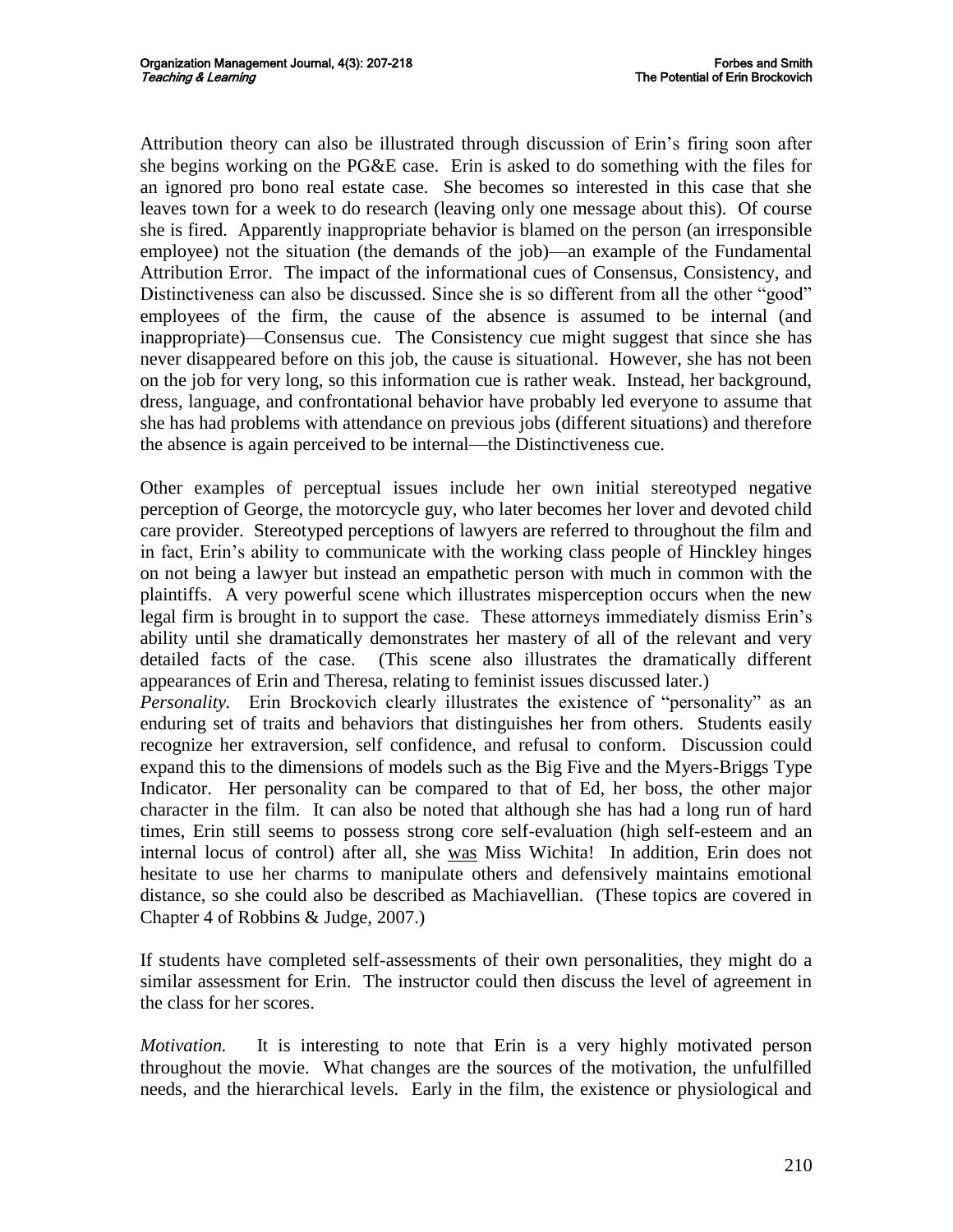safety needs of her family and herself are threatened and she behaves accordingly. Moving up Maslow"s hierarchy, it is not clear that social or relatedness needs are really ever satisfied. Her relationships with George and with her children are secondary to her obsession with the job. The devotion to the job that is observed late in the film is clearly the result of her very strong esteem needs, as reflected in her comment that finally people respect her.

There is also a strong identification with, and attachment to, the lower socio-economic families she is representing and an urge to use her talents to serve others less fortunate than she. The movie ends with Erin receiving a very impressive bonus and we can discuss whether her motivation was extrinsic or intrinsic, and has she realized her human potential?

*Meaning of work and career/family conflicts.* Issues that can be discussed here include the transition, from work that is merely instrumental in providing for the survival of Erin and her children, to work that is both intrinsically and extrinsically rewarding. Erin is an extremely capable woman who would probably never have had a chance to prove herself if it were not for a car accident, which led to a clerical job, which led to the opportunity to really make a difference for herself, her family, and others. Her work towards the end of the movie takes on the all-absorbing characteristics of Csikszentmihalyi"s (1990) flow. Unfortunately, the work demands place severe strains on Erin"s relationships with her children and her boyfriend, leading into possible discussions of career priority issues.

*Managing an Erin Brockovich*. Many people have strong negative reactions to Erin and her behavior. She is not an ideal role model for anyone entering the work force. However, she proved to be an outstanding contributor to the law firm. How well did Ed manage her? It is interesting to discuss how many students would have fired her, and the negative effects of her presence on the other employees. Can a firm afford an Erin Brockovich? Can we afford *not* to have some rebels or mavericks like her? And if we keep them, how do we manage them?

# **Additional Possible Topics to Discuss**

These are not the primary topics for which we have chosen to use the film; however, to illustrate the richness of this material, we will briefly discuss other areas that an instructor or students may wish to pursue.

*Business ethics.* Students react strongly to the irresponsibility of PG&E, their cover-up tactics, and their refusal to acknowledge their role and make appropriate restitution for the pollution. There is a beautiful scene during a preliminary meeting between PG&E legal staff and Ed and his "staff" (none of whom are actually lawyers) in which a corporate representative who has been denying any problems with the water is about to take a sip from a glass in Ed"s office. She is told that the water was brought in from Hinckley and, of course, reacts with strong aversion. The illnesses and deaths in the community are portrayed in a much more serious and respectful light and students see the consequences of corporate utilitarian decision making.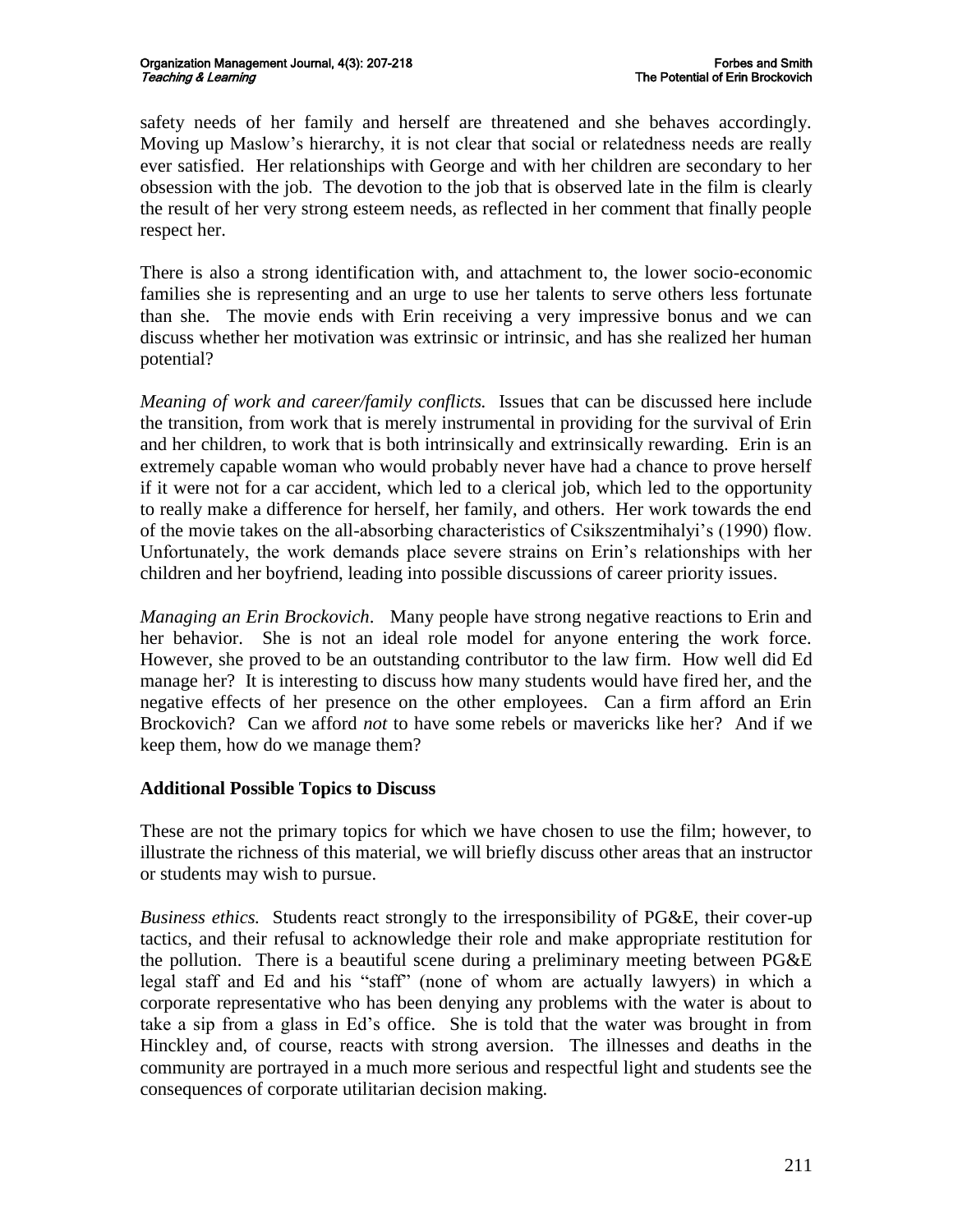*Career stages*. Ed is nearing retirement and would never have taken on the case were it not for Erin"s persistence and passion. There is a discussion between the two in which Ed is trying to disengage, noting how long and hard he has worked, and how difficult and expensive this case will be. Erin will not give up and soon we see a rejuvenated Ed excited to be back in the fight.

*Organizational change and cultures*. The two law firms with different cultures and expectations have difficulty working together. The larger, much more powerful and professional firm was brought in to help handle the immense class action suit. Ed and his local personal liability practice are clearly out of their league, but in many ways are more effective in working with the community members.

*Socioeconomic diversity*. Class differences and communication problems may be discussed. Erin was culturally and economically similar to the people of Hinckley and could empathize and communicate much better than Ed or the representative of the larger firm, Theresa. In one scene we see Theresa trudging around a dirt farm in high heels and her business suit, attempting to coldly question community members. In contrast, when asked if she were a lawyer, Erin responded "Hell no, I hate lawyers!"

*Feminist issues*. Susan Bordo (1993) has argued that there are pressures to "neutralize" the female body in today"s professional work world. Theresa, in the scene where they discuss the holes in Erin"s research, could be seen as someone who "With her body and dress …declares symbolic allegiance to the professional, white, male world" (p. 208). Erin, on the other hand, throughout the movie, clearly refuses to declare such an allegiance.

# **ASSIGNMENT SHEETS**

The assignments used to prepare for discussing *Erin Brockovich* are included below:

# **Figure 1**

#### **Take Home Viewing Assignment**

#### **Organizational Behavior Reflection Paper #1**

#### On your own, view the film *Erin Brockovich*.

(The library has one DVD copy and it is in many video stores. The language of the film reflects the nature of the characters both good and bad. It should be viewed in that light and the offensive language should be seen as part of the realistic depiction of some aspects of work life.)

**\_\_\_\_\_\_\_\_\_\_\_\_\_\_\_\_\_\_\_\_\_\_\_\_\_\_\_\_\_\_\_\_\_\_\_\_\_\_\_\_\_\_\_\_\_\_\_\_\_\_\_\_\_\_\_\_\_\_\_\_\_\_\_\_\_\_\_\_\_\_\_\_**

Write a reflection paper (2-3 pages) covering these questions.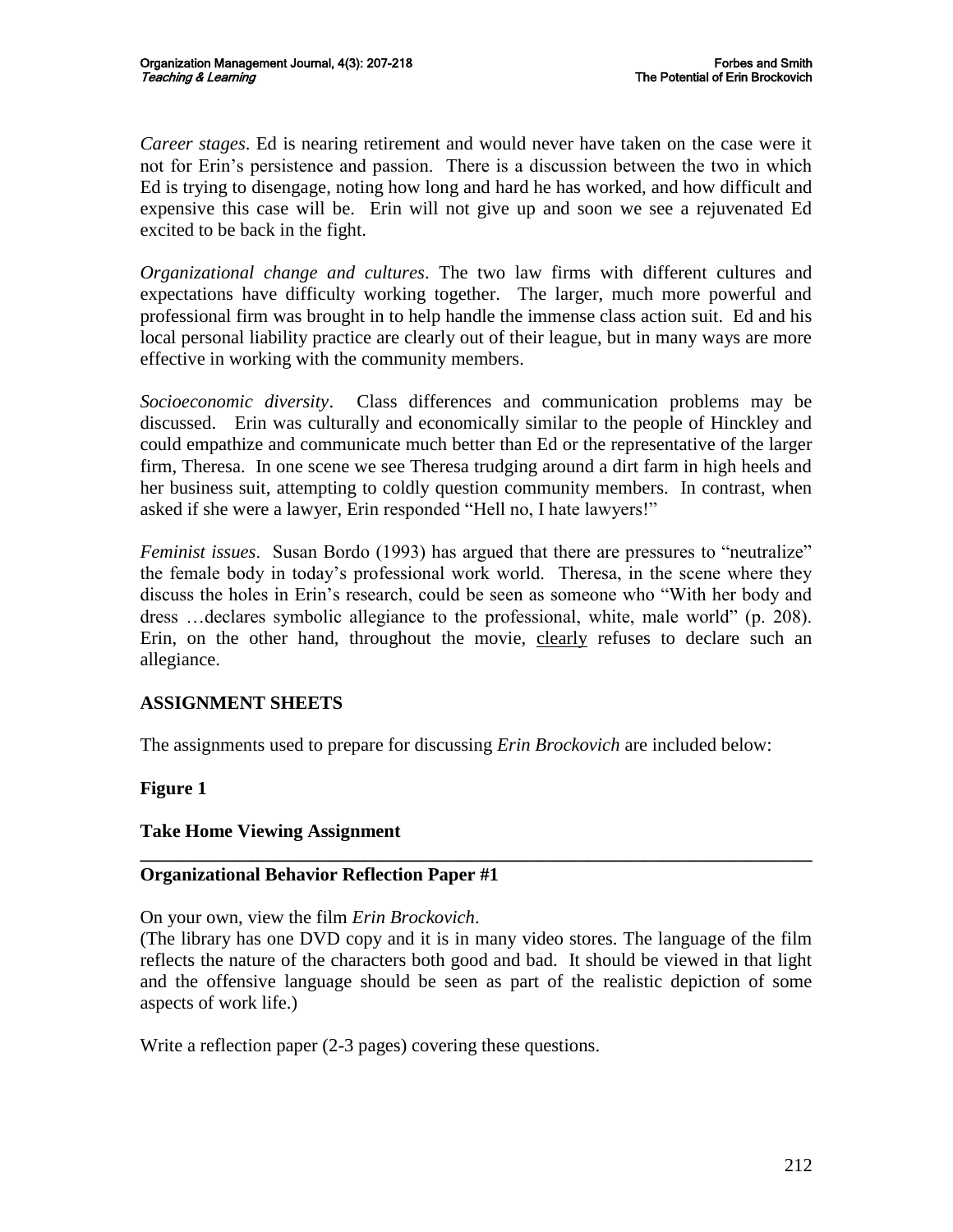- 1) How is Erin perceived and misperceived by others in the movie? Why is she not perceived correctly? What other characters are misperceived? Identify as many examples as you can.
- 2) Describe Erin"s personality as well as her level and sources of motivation. Do these change during the movie? How?
- 3) Reflect on how the meaning of work changes for her; as well as on the career/family conflicts in the film.

\_\_\_\_\_\_\_\_\_\_\_\_\_\_\_\_\_\_\_\_\_\_\_\_\_\_\_\_\_\_\_\_\_\_\_\_\_\_\_\_\_\_\_\_\_\_\_\_\_\_\_\_\_\_\_\_\_\_\_\_\_\_\_\_\_\_\_\_\_

**\_\_\_\_\_\_\_\_\_\_\_\_\_\_\_\_\_\_\_\_\_\_\_\_\_\_\_\_\_\_\_\_\_\_\_\_\_\_\_\_\_\_\_\_\_\_\_\_\_\_\_\_\_\_\_\_\_\_\_\_\_\_\_\_\_\_\_\_\_\_\_\_**

# **Figure 2 In-class Viewing Assignment**

#### **Organizational Behavior**

#### Discussion Questions on *Erin Brockovich*

- 1) How is Erin perceived and misperceived by others in the movie? Why is she not perceived correctly? Refer to concepts from Attribution Theory that influence Internal versus External attributions as well as Shortcuts in Judging Others.
- 2) What other characters are misperceived?
- 3) Describe Erin"s personality as well as her level and sources of motivation. Do these change during the movie? How?
- 4) Reflect on how the meaning of work changes for her; as well as on the career/family conflicts in the film.
- 5) Discuss other issues related to behavior at work.

#### **Assessment of the Assignment**

As a take-home assignment, our students have viewed the entire film and written 2 to 3 page reflection papers. Their insights are typically impressive, often making relevant observations that were previously not noticed by the instructors. They clearly see the importance of perception, personality, and motivation in the workplace. Discussion in class is usually lively and well-informed.

Showing selected clips in class also works very well. Observation of facial expressions and body language among both undergraduate students and among a group of OB instructors has indicated that a high level of engagement is often present among many of the viewers. One section of undergraduate Organizational Behavior students was asked to evaluate the in-class exercise. Twenty-five students responded anonymously on a 5 point scale to the following evaluation:

Viewing and discussing clips from *Erin Brockovich* helped me to better understand the following workplace behavioral concepts:

- 1. How people may be inaccurately perceived;
- 2. How the concept of personality affects behavior;
- 3. How motivation affects behavior and how it may change over time;
- 4. Overall, this was a very effective exercise and should be used again.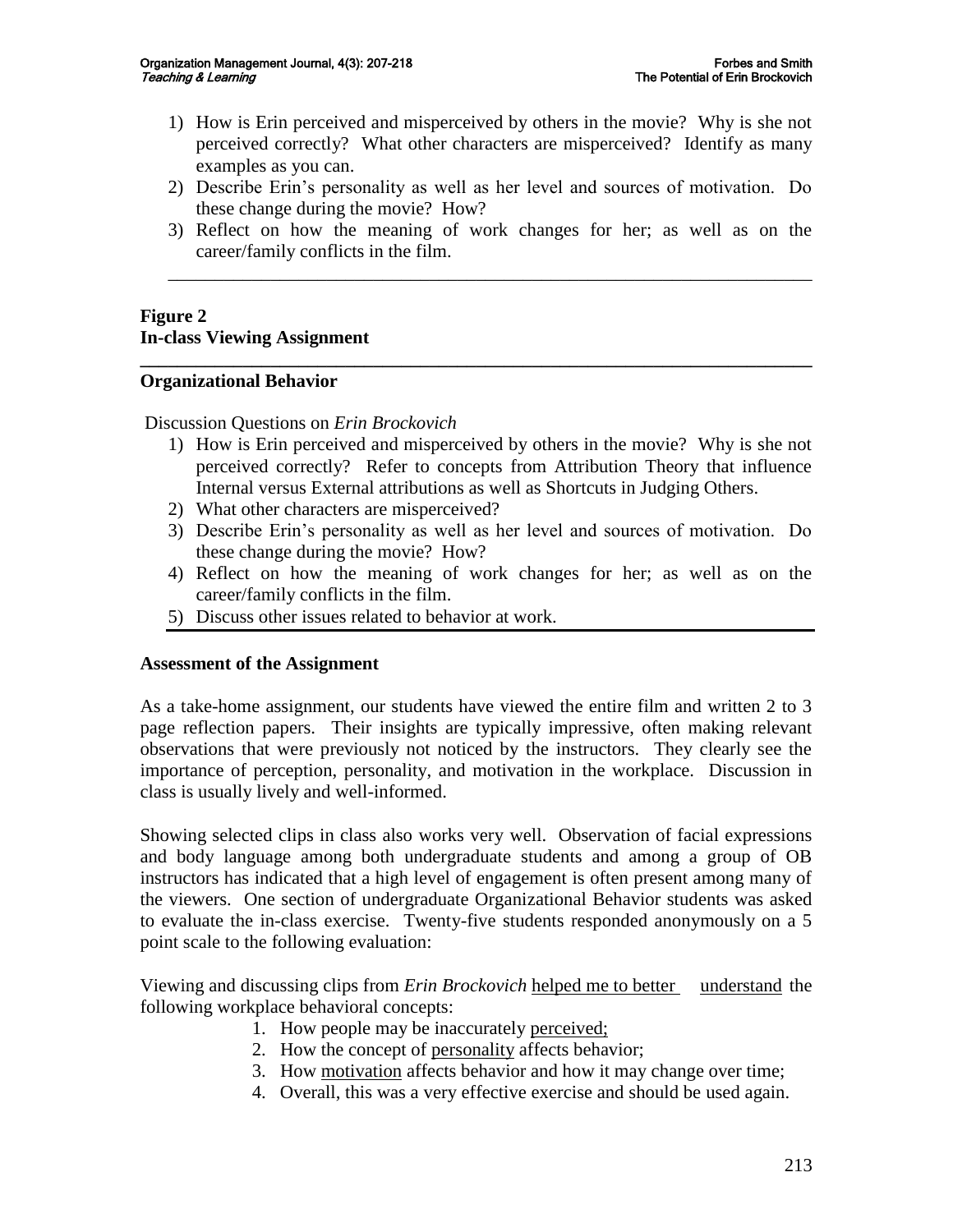The percentages indicating "Agree" or "Strongly Agree" for each question were: 1) 96%, 2) 84%, 3) 84%, and 4) (Overall) 96%.

# **CONCLUSIONS**

In addition to following our approach, we encourage other OB instructors to view this film and discover their own examples of relevant organizational behavior, e.g., other cases of misperception and miscommunication, additional personality dimensions shown by Erin and others, other theories of motivation, etc.

Although she is the heroine, we can critique some basic themes of the story. For instance, from a traditional management perspective, Erin"s abrasive behaviors and her style of dress could be used as examples of how to kill a promising professional career. A lively discussion could focus on whether such an employee should conform to get ahead or be true to herself. From the management side, the techniques used by Erin"s boss, Ed, can be questioned. He allows Erin to continue to dress and behave in ways which are not generally acceptable in a law firm. How might students interpret this? Is it weak, inconsistent, and unjust leader behavior which could destroy the morale of the office, or "individualized consideration," or motivated by a special relationship between the two characters, or the flexibility needed to handle an idiosyncratic "star" in the firm? We recommend allowing students to freely offer their assessments of such issues. As Cohen (1998) has noted, the absence of a "metanarrative, or … "one best interpretation"" with such rich material, may make your class a success.

This article adds to the literature on the use of films in the Organizational Behavior classroom*.* Many powerful films focus on areas such as leadership, power, culture, and organizational change, however, *Erin Brockovich* fills a relative void in the area of individual, micro-organizational behavior. This engaging movie may be used early in the OB course to clearly illustrate the relevance of concepts such as perception, personality, and individual motivation, and to engage students in the importance and excitement of management and organizational behavior. Or it may be used later in the course to stimulate discussion of more controversial organizational issues.

#### **REFERENCES**

- Baker, III, H. E. (1993). "Wax on—wax off": French and Raven in the movies. *Journal of Management Education, 17* (4), 517-519.
- Bilamoria, D. (1999). Upgrading management education"s service to women. *Journal of Management Education, 23* (2), 118-122.
- Bordo, S. (1993). Reading the slender body. In S. Bordo, *Unbearable weight: Feminism, western culture, and the body* (pp. 185-212). Berkeley: University of California Press.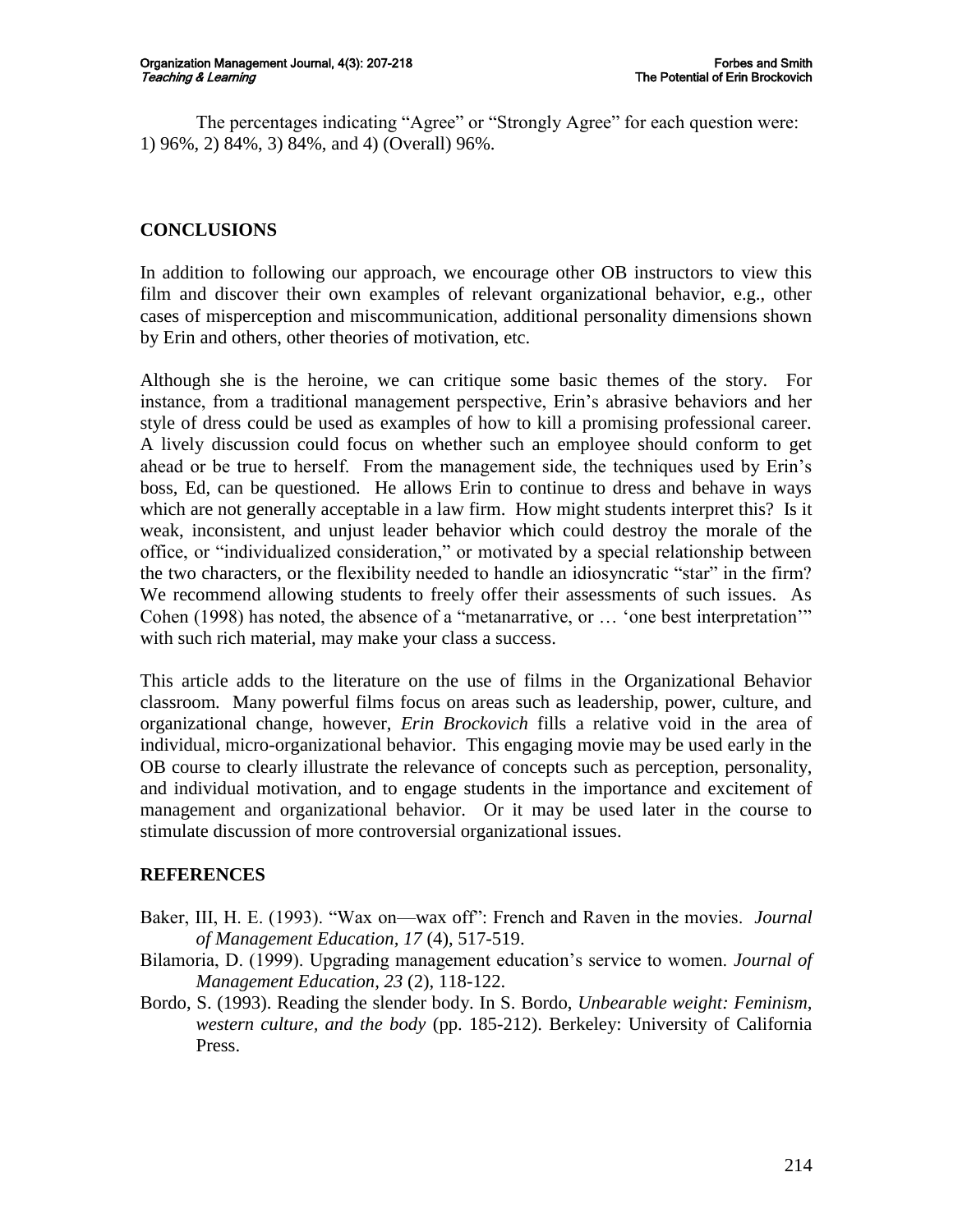- Bumpus, M. A. (2005). Using motion pictures to teach management: Refocusing the camera lens through the infusion approach to diversity. *Journal of Management Education, 29* (6), 792-815.
- Champoux, J. E. (1999). Film as a teaching resource. *Journal of Management Inquiry*, 8 (2), 206-217.
- Champoux, J. E. (2001a). Animated films as a teaching resource. *Journal of Management Education*, 25 (1), 79-100.
- Champoux, J. E. (2001b). *Organizational behavior: Using film to visualize principles and practices*. Cincinnati, OH: South-Western College.
- Cohen, C. (1998) Using narrative fiction within management education. *Management Learning*, 29 (2), 165-181.
- Comer, D. R. (2001). Not just a Mickey Mouse exercise: Using Disney"s The Lion King to teach leadership. *Journal of Management Education, 25* (4), 430-436.
- Csikszentmihalyi, M. (1990). *Flow: The psychology of optimal experience*. New York: Harper.
- Ferris, W. F., & Fanelli, R. (2002). [Review of the books *Management: Using film to visualize principles and practices* and *Organizational Behavior: Using film to visualize principles and practices*]. *Academy of Management Learning and Education*, 1 (1), 126-127.
- Harrington, K. V., & Griffin, R. W. (1990). Ripley, Burke, Gorma, and friends: Using the film *Aliens* to teach leadership and power. *Organizational Behavior Teaching Review, 14* (3), 79-86.
- Huczynski, A. (1994). Teaching motivation and influencing strategies using *The Magnificent Seven. Journal of Management Education, 18* (2), 273-278.
- Huczynski, A., & Buchanan, D. (2004). Theory from fiction: A narrative process perspective on the pedagogical use of feature film. *Journal of Management Education*, 28 (6), 702-726.
- Hunt, S. H. (2001). Must see TV: The timelessness of television as a teaching tool. *Journal of Management Education, 25* (6), 631-647.
- Mallinger, M., & Rossy, G. (2003). Films as a lens for teaching culture: Balancing concepts, ambiguity, and paradox. *Journal of Management Education, 27* (5), 608-624.
- Marx, R. D., Frost, P. J., & Jick, T. (1991). *Management live! The video workbook*. Englewood Cliffs, NJ: Prentice Hall.
- Michaelsen, L. K., & Schultheiss, E. E. (1988). Bronson, Brenner, and McQueen: Do they have something to teach us about influencing others? *Organizational Behavior Teaching Review, 12* (4), 144-154.
- Payne, S. L., & Holmes, B. (1998). Communication challenges for management faculty involving younger "Generation X" students in their classes. *Journal of Management Education, 22* (3), 344-367.
- Robbins, S. P., & Judge, T. A. (2007) *Organizational Behavior* (12<sup>th</sup> ed.). Upper Saddle River, NJ: Pearson Prentice Hall.
- Roth, L. (2001). Introducing students to "the big picture." *Journal of Management Education, 25* (1), 21-31.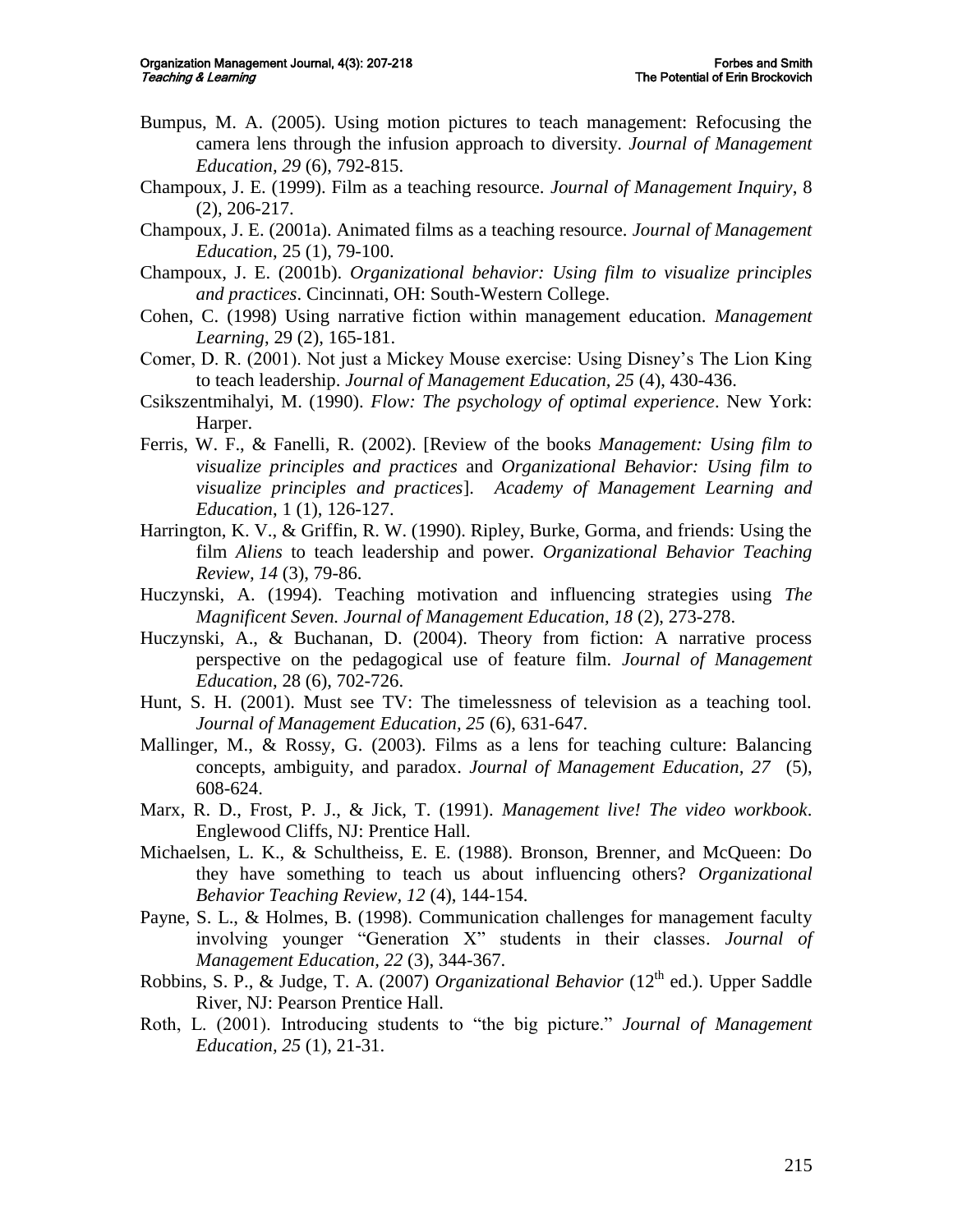- Rousseau, D. M. (2006). Is there such a thing as "evidence-based management?" *The Academy of Management Review, 31* (2), 256-269.
- Scherer, R. F., & Baker, B. (1999). Exploring social institutions through the films of Frederick Wiseman. *Journal of Management Education, 23* (2), 143-153.

#### **Appendix**

#### **\_\_\_\_\_\_\_\_\_\_\_\_\_\_\_\_\_\_\_\_\_\_\_\_\_\_\_\_\_\_\_\_\_\_\_\_\_\_\_\_\_\_\_\_\_\_\_\_\_\_\_\_\_\_\_\_\_\_\_\_\_\_\_\_\_\_\_\_ SUGGESTIONS FOR CLIPS AND COMMENTS TO USE FOR IN-CLASS VIEWING OF ERIN BROCKOVICH**

We begin with some introductory comments to indicate that this is a dramatization of a true story and that Julia Roberts won the Best Actress Academy Award for the film. Also, a warning about the language may be appropriate. Then talk about Erin, her situation, and that Ed had represented her in an unsuccessful lawsuit over an automobile accident. The scenes we used with the in-class assignment are listed below.

**I.** We begin with **Chapter 6** (from the DVD Chapter List): Erin is persistently looking through want ads and making calls, and continue through **Chapter 9**—Where Erin is excluded from lunch because she is "not one of the girls." There is also discussion with Ed of her inappropriate dress and her counter comment about Ed"s ties. This entertaining segment also includes key background information such as Erin getting the job with the law firm; her first confrontation with George, the biker; and the introduction of the allimportant, but overlooked, pro bono file. This clip provides the initial material relating to the perception of Erin by other employees as well as her inaccurate perception of George. We also see her personality and motivation in her refusal to take "no" for an answer from Ed about the job and her unwillingness to conform. This section runs about **nine minutes**.

We then explain that Erin went off to investigate the pro bono case (she thought with Ed's approval) and say a little about all that she accomplished (interviewing residents, learning about hexavalent chromium, and obtaining water records). However, she did not check in very often and when she returns she has been fired.

**II.** Continue viewing with **Chapter 15**—Erin discovers all her stuff is gone from the office; **Chapter 16**: With George, she expresses her discouragement over not amounting to anything, after all, she "was Miss Wichita!" and a mild bedroom scene that you could skip, then continue into the **beginning of Chapter 17**, where Ed comes over and admits he fired her because he assumed she was off having fun-"You look like someone who has a lot of fun." Stop after he agrees to rehire her. This runs about **eight minutes**.

As discussed in the earlier section, stereotyping and attribution theory concepts can help explain the assumption that she was just being irresponsible while she was actually working hard discovering a major injustice and opportunity for the firm. That her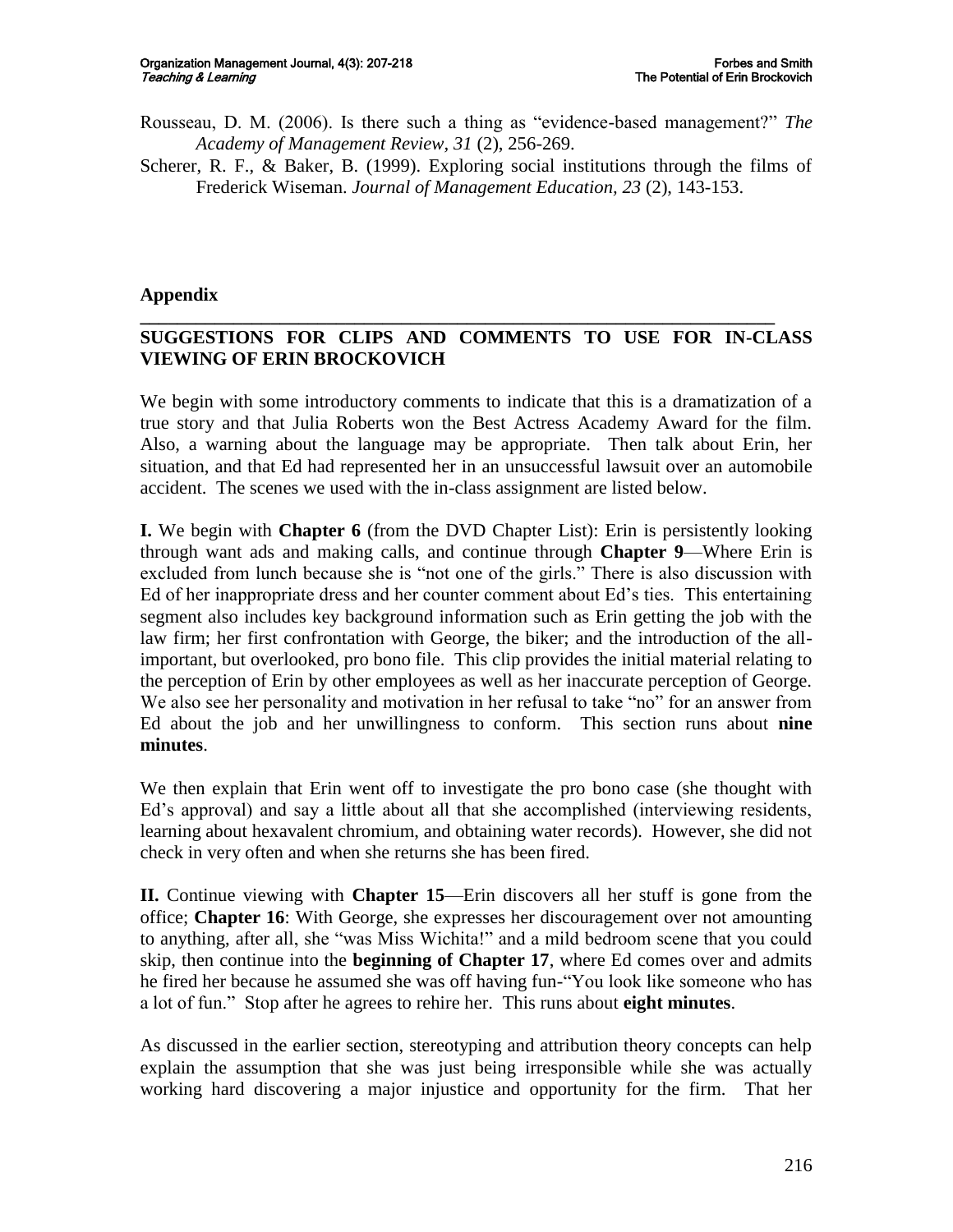identity is still bolstered by the achievement of having been a beauty queen is an interesting indicator of her strong self esteem.

Continue with some comments about how the investigation was going, family strains, George watching her kids, and Ed deciding to bring in a much larger firm.

**III.** Next view **Chapter 29**—Ed, Erin, and their "staff" meet with PG&E lawyers, and Erin is a very forceful advocate for the people of Hinckley; and **Chapter 30**—George asks her to change jobs but Erin refuses, saying this is the "first time in my life I got people respecting me." Stop as George leaves. This clip shows how Erin"s status in the firm has risen, how important this work has become to her, and the salience of esteem and self actualization over affective needs. **Five minutes** run time for this clip.

**IV.** Then go to **Chapter 34**—The first meeting with the other supporting law firm where the stiff attorney, Theresa, assumes that there are "holes in Erin"s research," and Erin demonstrates her extensive knowledge of all 600 plaintiffs. This is a very rich and entertaining scene, which illustrates differences in organizational culture, status, power, and credibility in organizations, and glaring misperception of Erin"s ability and accomplishments, which she forcefully and impressively corrects. One could discuss how Erin's expert power with the other firm's staff skyrockets during this scene. It also provides a stark visual contrast between the way Erin and Theresa choose to play their roles as legal professionals. **Four minutes** run time.

**V. Chapter 36**—Erin has been sick and walks into the office during a meeting being held without her. She and Ed have a very powerful discussion about taking work "personal," and how much the case needs her. Here we see the depth of Erin"s commitment and personal involvement in the job. **Three minutes** run time.

**VI.** Finally, they win the case, mention the \$300M+ settlement, and go to **Chapter 43**— As they are moving into a new, very upscale office; Ed brings in Erin"s bonus check. They argue over its size, with Erin assuming she is being cheated, until she actually sees the amount (\$2 million). We allow students to then read the facts about the actual case which run over the screen and then stop. **Three minutes** run time.

This scene provides closure, allowing the viewer to see how far Erin has come. It could also be used to discuss the reasons for Erin"s erroneous assumptions about the size of the check. Is it dispositional, Erin"s distrustful personality, or situational? Equity theory might provide a situational explanation: Few employees would imagine that the size of the reward, even in a case like this, would be so large.

The **total film time** with brief instructor comments is **35-40 minutes**. We then follow with in-class discussion as described in the paper.